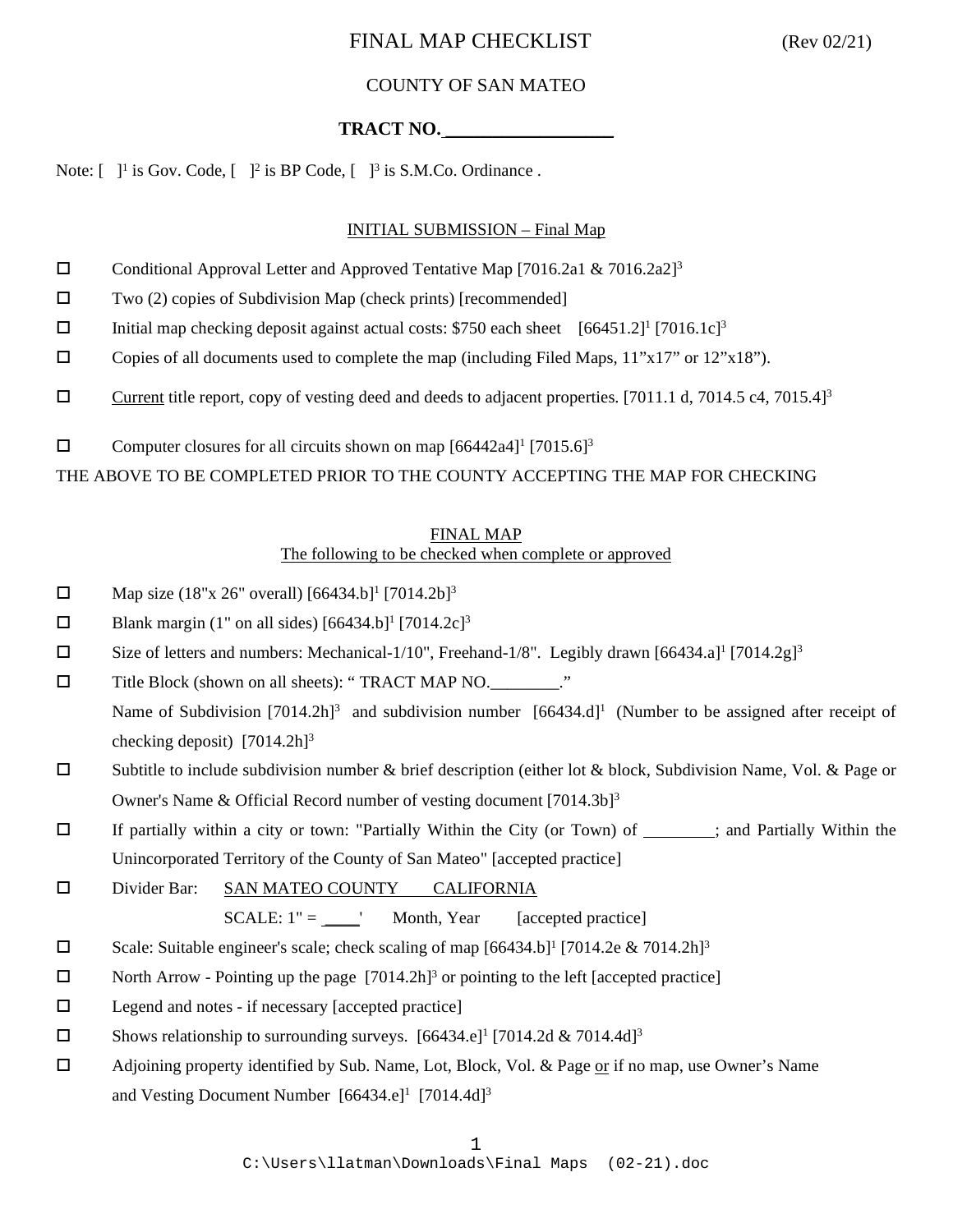$\Box$  Reference to recorded documents to be: Subdivisions (Vol. Maps Pg.), Parcel Maps (Vol. P.M. Pg.), Record of Survey

Maps (Vol. L.L.S. Pg.), and Official Records ( O.R.) or (Vol.) O.R.(Pg.) [official designation]

- $\square$  No other abbreviations except as noted on map. [accepted practice]
- Each lot numbered, parcels lettered, blocks numbered or lettered & streets named.  $[66434. d]$ <sup>1</sup> [7014.4a]<sup>3</sup>
- D Location, widths, types and recording data (i.e., O.R. ) of all easements  $[7014.4c]$ <sup>3</sup>
- New easements correspond with Improvement Plans  $[66442.a2]$ <sup>1</sup> [7016.2a1 & 7016.2a2]<sup>3</sup>
- Existing & proposed streets shown, widths & center line shown.[7014.4b]<sup>3</sup>
- $\square$  Names of streets, existing & proposed, adjacent or within, shown [7014.4b]<sup>3</sup>
- $\square$  Vicinity map if there are no street intersections shown [66434.e]<sup>1</sup> [7014.3e]<sup>3</sup>
- $\square$  Sheet numbering "Sheet 1 of 1" if map is only one sheet  $[66434.b]$ <sup>1</sup> [7014.2f]<sup>3</sup>
- $\Box$  Key map on first sheet, if area subdivided is shown on more than one sheet [accepted practice]
- $\Box$  Reference to adjoining sheets [66434.b]<sup>1</sup> [7014.2f]<sup>3</sup>
- $\square$  Lot areas shown Required if  $1/2$  acre or more. [7014.4a]<sup>3</sup>
- $\Box$  Each lot shown complete on one sheet [7014.4a]<sup>3</sup>
- **Conformance to Tentative Map & Planning conditions**  $[66442.a2]$ **<sup>1</sup>**  $[7016.2]$ **<sup>3</sup>**
- Distinctive boundary line.  $[66434 \cdot e]^1$   $[7014 \cdot 2d]^3$

## SURVEY INFORMATION

- $\Box$  Based on a field survey only (noted in Surveyor's Statement) [66434.]<sup>1</sup> [7014.1a]<sup>3</sup>
- $\square$  Basis of bearings [7014.3]<sup>3</sup> [County Engineer's Assoc.] [accepted practice]

Established by one of the following:

- 1. Reference to a monumented line, between two points of record.
- 2. The California Coordinate System State Plane Coordinates (CCS83) (if used) [8817 Public Resources Code]
	- Control Scheme shown through which coordinates were determined.  $[8771.5]^2$
	- Epoch (date) shown NGS published epoch [8815.1] [8815.2 Public Resources Code]
	- FGCS order of accuracy shown for station purporting second order or better accuracy. [8815.4 Public Resources Code]
	- "θ" Mapping angle shown and location taken from survey. [accepted practice]
	- $\square$  Combination Factor for ground / grid conversion [accepted practice]
- 3. A solar or stellar observation
- $\Box$  Method of establishment of all lines and points shown on map  $[66434.c]^1$   $[7014.1b]^3$
- $\Box$  City and/or County boundaries shown and verified [7014.4e]<sup>3</sup>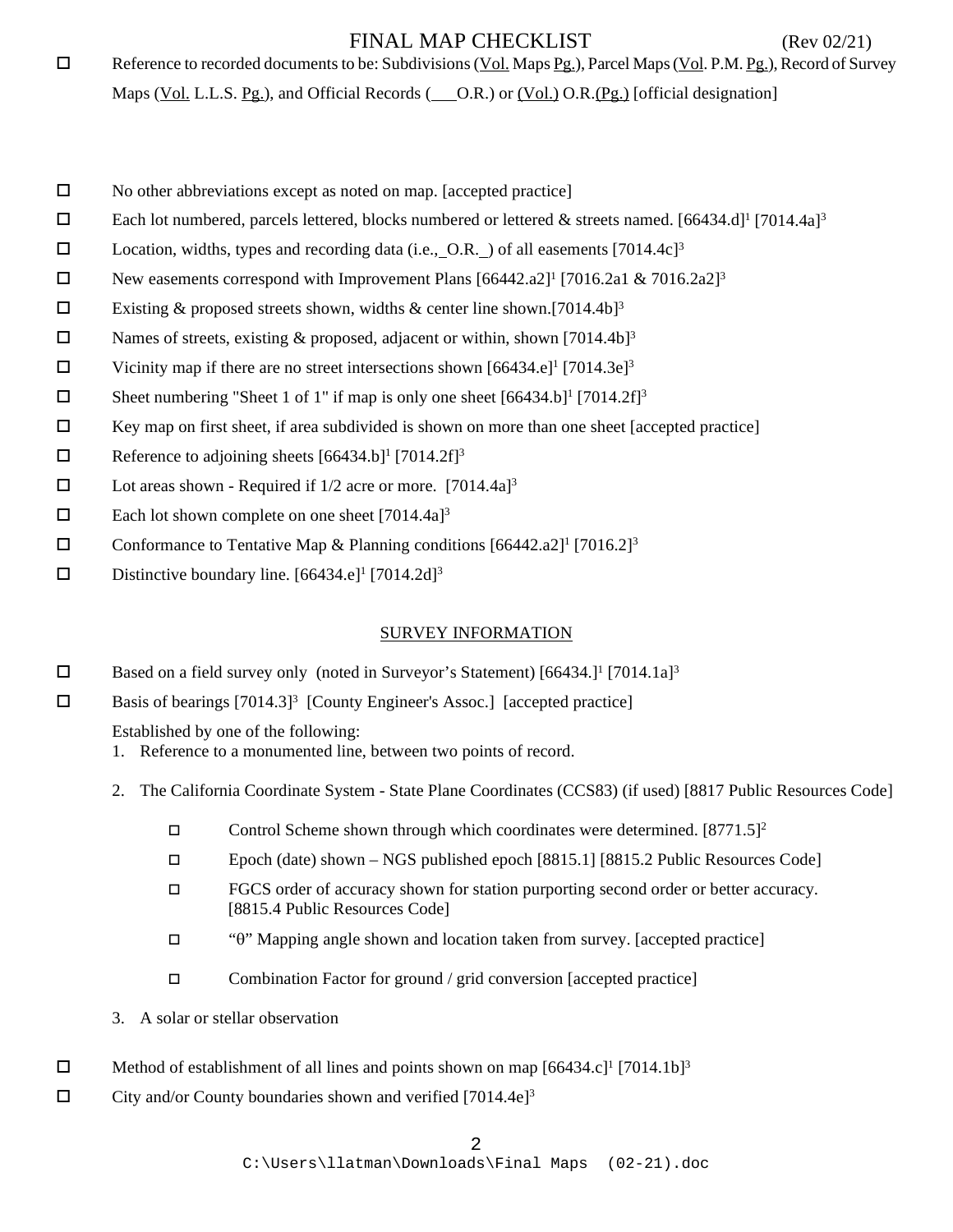- $\Box$  "Found Monuments" (type, size and tag) shown and referenced to recorded map [8764.a]<sup>2</sup> [7014.1d]<sup>3</sup>
- Label "U.O." for Unknown Origin for tagged monuments that have no reference to record [County Engineer's Assoc.]
- $\square$  Found monuments Use SOLID SYMBOLS [accepted practice]
- □ Monuments Set (type, size and tag) [66495., 66496. & 66497.]<sup>1</sup> [8771, 8772]<sup>2</sup> [7014.1d, 7029.1]<sup>3</sup> (use OPEN SYMBOLS) [accepted practice]
- Exterior boundary shall be monumented prior to filing of Final Map.  $[7029.1, 7029.2a]$ <sup>3</sup>
- $\square$  Survey ties to monuments, property lines, easements & center lines of streets, adjacent & within subdivision.  $[7014.1c]$ <sup>3</sup>
- Record data shown when different from survey data  $[66434 \cdot e]^1$   $[7014 \cdot 2d]^3$  (the record data being placed in parentheses) [accepted practice]
- $\Box$  Curve data complete [66434.c]<sup>1</sup> [7014.1b]<sup>3</sup>
- $\Box$  Bearings and distances on all lines [66434.c]<sup>1</sup> [7014.1b]<sup>3</sup>
- $\Box$  Radial Bearings shown where appropriate [66434.c]<sup>1</sup> [7014.1b]<sup>3</sup>
- $\Box$  All Lot and Block dimensions shown [7014.1b & 4a]<sup>3</sup>
- **Exercise 1** Remainder parcels of 5 acres or more need not be shown but referenced by deed. [66434.e]<sup>1</sup> [7014.4f]<sup>3</sup>
- $\square$  No ditto marks [accepted practice]

## MATHEMATICAL REVIEW

- $\square$  Computer closure sheets (closure within 0.02') [7014.1e]<sup>3</sup>
- Data on sheets must match data on map exactly.
- $\square$  Computer closures for all circuits shown on map [66442.a4]<sup>1</sup>
- $\square$  Sums of parts equal total distances or delta [66442.a4]<sup>1</sup> [7014.1b]<sup>3</sup>

## STATEMENTS (see page 5 & 6)

- □ Owner's Statement and Acknowledgments (offer of dedication if required) [66430., 66436. & 66439.]<sup>1</sup> [7014.5a]<sup>3</sup>
- $\square$  Trustee/Beneficiary Statement and Acknowledgment [66436.2]<sup>1</sup>
- $\square$  Surveyor's Statement [66441.]<sup>1</sup> [7014.5b]<sup>3</sup>
- County Surveyor's Statement  $[66442.]$ <sup>1</sup>  $[7014c]$ <sup>3</sup>
- County Recorder's Statement  $[66466 \text{c}]$ <sup>1</sup>  $[7014.5 \text{f}]$ <sup>3</sup>
- $\square$  Clerk of the Board Statement [66440., 66477.1]<sup>1</sup> [7014.5e]<sup>3</sup>
- $\Box$  City or Town Engineer's Statement (if partially within a city) [66442.]<sup>1</sup>
- $\square$  Soil Engineer's Statement (if report required) [66490., 66443.]<sup>1</sup> [7014.5d]<sup>3</sup>
- $\Box$  A notice on Final Map if Owner created a development Lien. [66434.1]<sup>1</sup>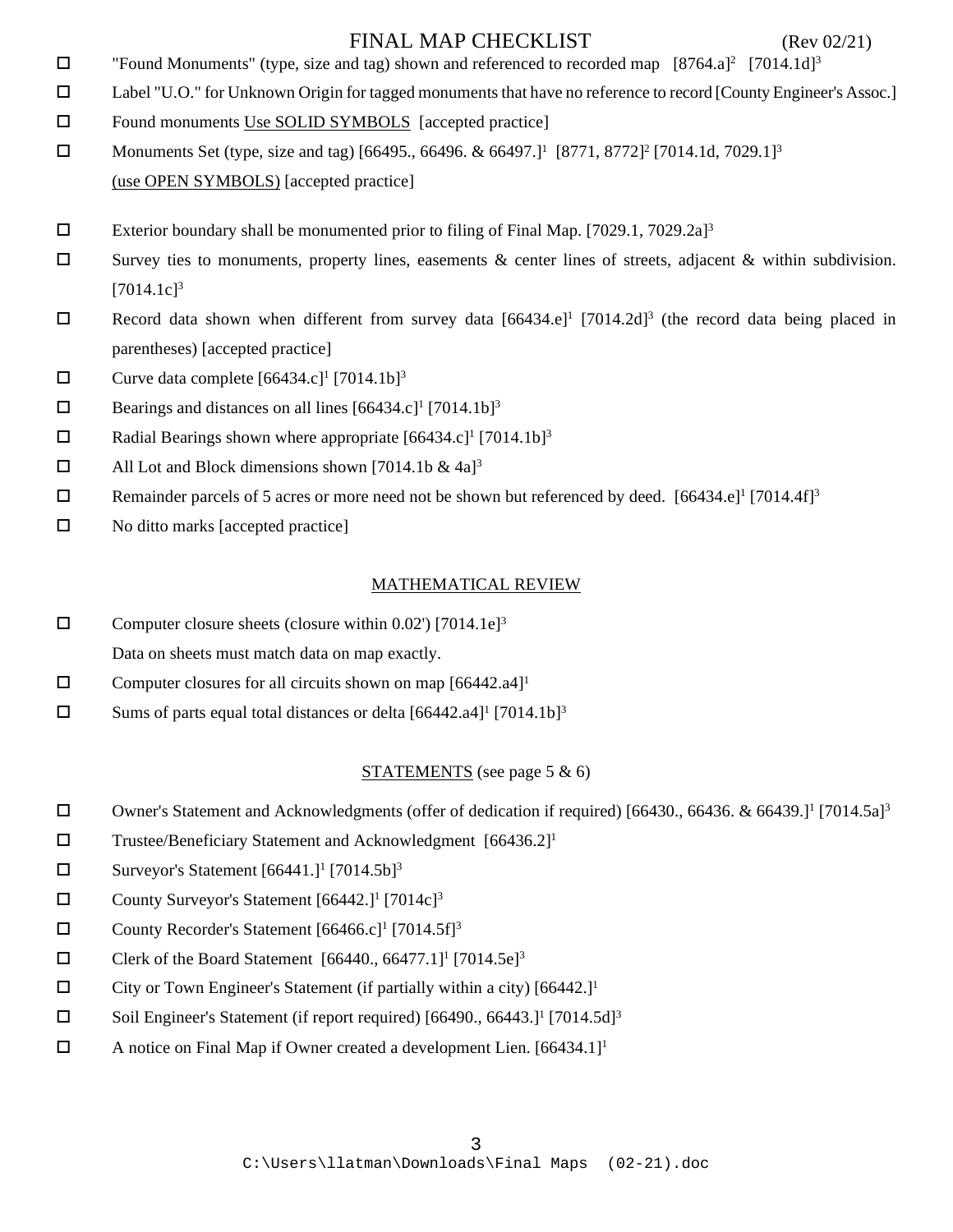### FINAL REVIEW - FINAL MAP

- $\Box$  Final Map conforms substantially to approved Tentative Map [66442.a3]<sup>1</sup> [7016.2a1]<sup>3</sup>
- $\square$  Requested revisions made
- $\square$  Two (2) copies of revised Subdivision Map (for checking & forwarding)
- All Final Maps: Send revised copy of map to Planning and Building Department (Development Review) with Condition Check [7016.2a2]3
- $\Box$  Map checking deposit surplus [66451.2]<sup>1</sup> [7016.1c]<sup>3</sup>
- Planning and Building Department (Development Review) conditions of approval (Condition Check signed) before County Surveyor's signature  $[66442.a3]$ <sup>1</sup>  $[7016.2a2]$ <sup>3</sup>
- 2 mylars of Subdivision Map completely signed and sealed (18"x 26" overall size, 1" margin all around) legible  $[66434.a]$ <sup>1</sup>  $[7014.2a, 7016.1]$ <sup>3</sup>
- $\square$  Tax Letter from Tax Collector, (original & copy) & any tax due [7016.1b]<sup>3</sup>
- Owner's Statement signed (and sealed if a Corporation) all opaque.  $[66436.a, 66434.a]^1$   $[7014.5a, 7016.2a4]^3$
- $\Box$  All acknowledgments signed and sealed, opaque [66434.a, 66436.a & 66436.c]<sup>1</sup> [7014.5a, 7016.2a4]<sup>3</sup>
- $\square$  Surveyor's Statement signed, sealed, and date, all opaque. [66434.a]<sup>1</sup> [7014.5a, 7016.2.a4]<sup>3</sup>
- Distinctive border  $[66434 \cdot e]^1$   $[7016.1]^3$
- $\Box$  Final review prior to County Surveyor's signature [7016.2a, 7016.3 & 7016.4]<sup>3</sup>
- $\square$  Submit mylars to County Surveyor for signature [66442.a]<sup>1</sup>
- $\square$  Date and seal County Surveyor's Statement [7016.2b]<sup>3</sup>
- Transmit to the Clerk of the Board: 2 mylars, Tax Letter, name of Title Co. (for guarantee), Declarations of Restriction, Agreements, if any, (recording fee will be paid by the Title Company). (If checking map for a City, give map to City to record)  $[66464.]$ <sup>1</sup> [7015., 7016.3]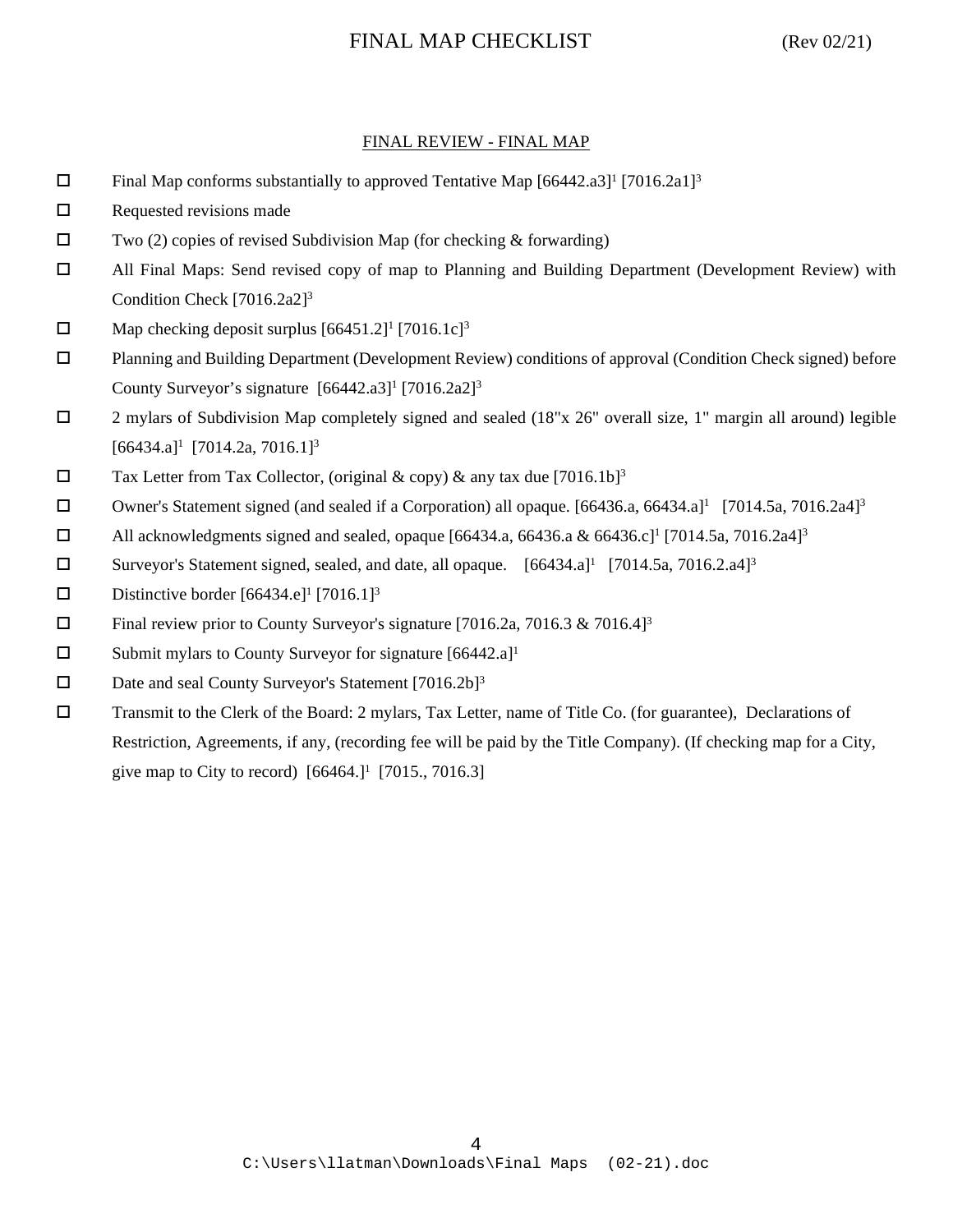## FINAL MAP CHECKLIST (Rev 02/21) REQUIRED STATEMENTS

#### OWNER'S STATEMENT  $[66430., 66436.]$ <sup>1</sup> $[7014.5a]$ <sup>3</sup>

(I, We) hereby state that (I, we) (am, are) the owner(s) of, or have some right, title or interest in and to the real property included within the subdivision shown upon this map, and (I, we) (am, are) the only person(s) whose consent is necessary to pass clear title to said property, and (I, we) hereby consent to making and filing of said map and subdivision as shown within the distinctive border.

(I, we) also hereby dedicate for public use (Street Name), as shown on this map within said Subdivision. [66439.]1

 $OWNER(S):$ 

### SURVEYOR'S (ENGINEER'S) STATEMENT  $[66441.]$ <sup>1</sup>  $[66442.5a]$ <sup>1</sup>  $[7014.5b, 7029.2b]$ <sup>3</sup>

This map was prepared by me or under my direction and is based upon a field survey in conformance to the requirements of the Subdivision Map Act and local ordinance at the request of (name of person authorizing map) on (date). I hereby state that all the monuments are of character and occupy the positions indicated or that they will be set in those positions before (date), and that the monuments are, or will be, sufficient to enable the survey to be retraced, and that this final map substantially conforms to the conditionally approved tentative map.

 $(Seal) [8761]^2 (Signed)$ 

R.C.E. (or L.S.) No. \_\_\_\_\_\_\_\_\_\_\_\_\_\_\_\_\_\_\_\_\_\_\_

(Note: Surveyor shall post a Bond if interior monuments are to be set at a later date) [7029.2b]

### COUNTY SURVEYOR'S STATEMENT  $[66442.]$ <sup>1</sup>  $[7014.5c]$ <sup>3</sup>

I hereby state that I have examined this map and that the subdivision as shown hereon is substantially the same as it appeared on the tentative map and any approved alterations thereof; that all the provisions of the California "Subdivision Map Act" and of the "San Mateo County Ordinance" applicable at the time of approval of the tentative map have been complied with; and that I am satisfied that this map is technically correct.

| DATE:                          | <b>(Signature Here)</b>   |              |
|--------------------------------|---------------------------|--------------|
| (Save room for seal            | Adrian VerHagen, L.S.9189 | <b>STAMP</b> |
| $1\frac{1}{2}$ square minimum) | County Surveyor           |              |
|                                |                           |              |